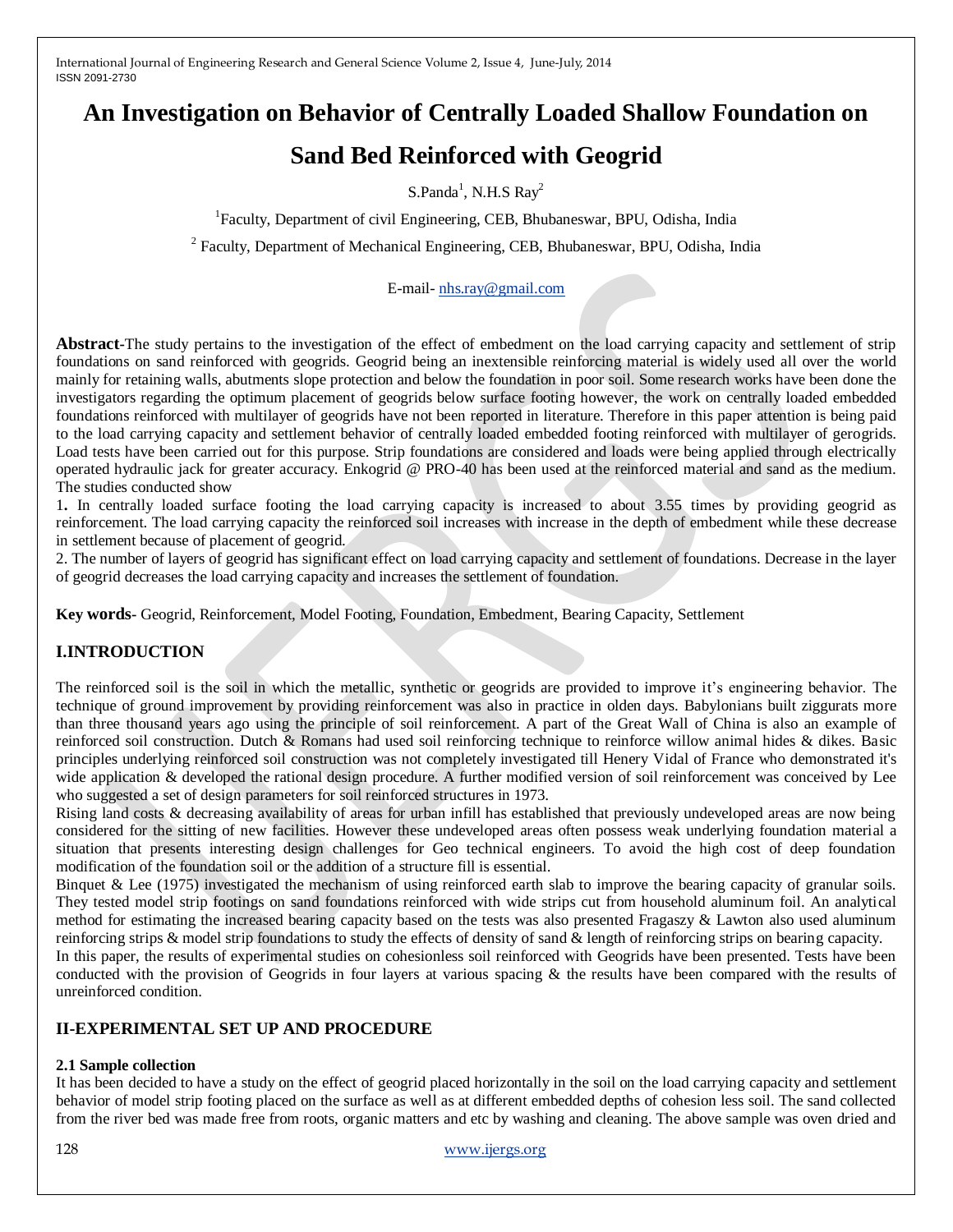properly sieved by passing through 1.18 mm IS sieve and retained on 75 micron IS sieve to get the required grading. Dry sand was used as soil medium for the test as it does not include the effect moisture and hence the apparent cohesion associated with it. Due to limitation of the time and scope of the present investigations it is decided to perform the test using dry sand as medium and hence the complexities developed due to the presence of moisture and cohesion has been avoided. Thus the test has been conducted in a simplified condition.

# **2.2 Characteristics of sand**

Dry sand has been sieved passing through 1.18 mm IS sieve and retained on 75 micron IS sieve. The results of sieve analysis of sand used have been presented in table- 1. The characteristic of sand used are as follows:

(i) Specific gravity  $= G = 2.64$ 

(ii) Maximum Void ratio =  $e_{max}$  = 0.92

(iii) Minimum void ratio =  $e_{min} = 0.67$ 

(IV) Relative density  $= I_D = 0.72$ 

(v) Dry density =  $\gamma_d$ = 1.51 gm/cm<sup>3</sup>

The angle of internal friction at the adopted bulk density was found to be 41° 12. The result of direct shear test has been presented in the table-2.

### Table-1 Grain size analysis

| SI.<br>No.       | Sieve<br>size<br>(mm) | Wt. Of<br>sieves<br>(gm) | Wt. Of<br>sieve &<br>mass<br>retained | Wt Of<br>mass<br>retained | $\frac{0}{0}$<br>Retained | Cumulative<br>% retained | Cumulative<br>% Finer |
|------------------|-----------------------|--------------------------|---------------------------------------|---------------------------|---------------------------|--------------------------|-----------------------|
|                  | 1.18                  | 407                      |                                       |                           |                           |                          | $100\%$               |
| 2.               | 600mic.               | 407                      | 514 g.                                | 107 g.                    | 21.4                      | 21.4                     | 78.6                  |
| 3.               | 300 mic.              | 342                      | 602 g.                                | 260 g                     | 52                        | 73.4                     | 26.6                  |
| $\overline{4}$ . | 150 mic.              | 318                      | 435 g.                                | $117g$ .                  | 23.4                      | 968                      | 3.2                   |
| 5.               | 75 mic.               | 322                      | 336 g.                                | 14 g.                     | 2.8                       | 99.6                     | 0.4                   |
| 6.               | Container             | 371                      | 373 g.                                | 2 <sub>g</sub>            | 0.4                       | 100                      | 0.0                   |

# Table-2 Direct shear test results

Sample prepared with relative density =  $0.72$ Bulk unit weight =  $1.51$  gm/ cc

| SL. No. | Normal stress in<br>Kg./cm2 | Shear stress in<br>$Kg$ . /cm2 |  |
|---------|-----------------------------|--------------------------------|--|
|         | 0.315                       | 0.275                          |  |
|         | 0.630                       | 0.550                          |  |
|         | 0.945                       | 0.825                          |  |

# **2.3 Test tank**

A test tank of size 75 cm X 40.5 cm X 61 cm was made in the laboratory for the purpose. The test tank was made of cast iron 6 mm thick. The side of the box was heavily braced to avoid lateral yielding. The following considerations were taken into account while deciding the dimensions of the tank.

(i) As per provision of IS 1888-1962 the width of the test pit should not be less than 5 times the width of the test plate, so that the failure zones are freely developed without any interference from sides.

(ii) Chumar (1972) in his investigation suggested that incase of cohesionless soil the maximum extension of failure zone was 5 B to the sides and 3 B below the footing.

By adopting the above tank size for the model footing (8 cm X 36 cm), it was ensured that the failure zones are fully and freely developed without any interference due to the presence of sides and bottom of the tank.

# **2.4 Equipments used**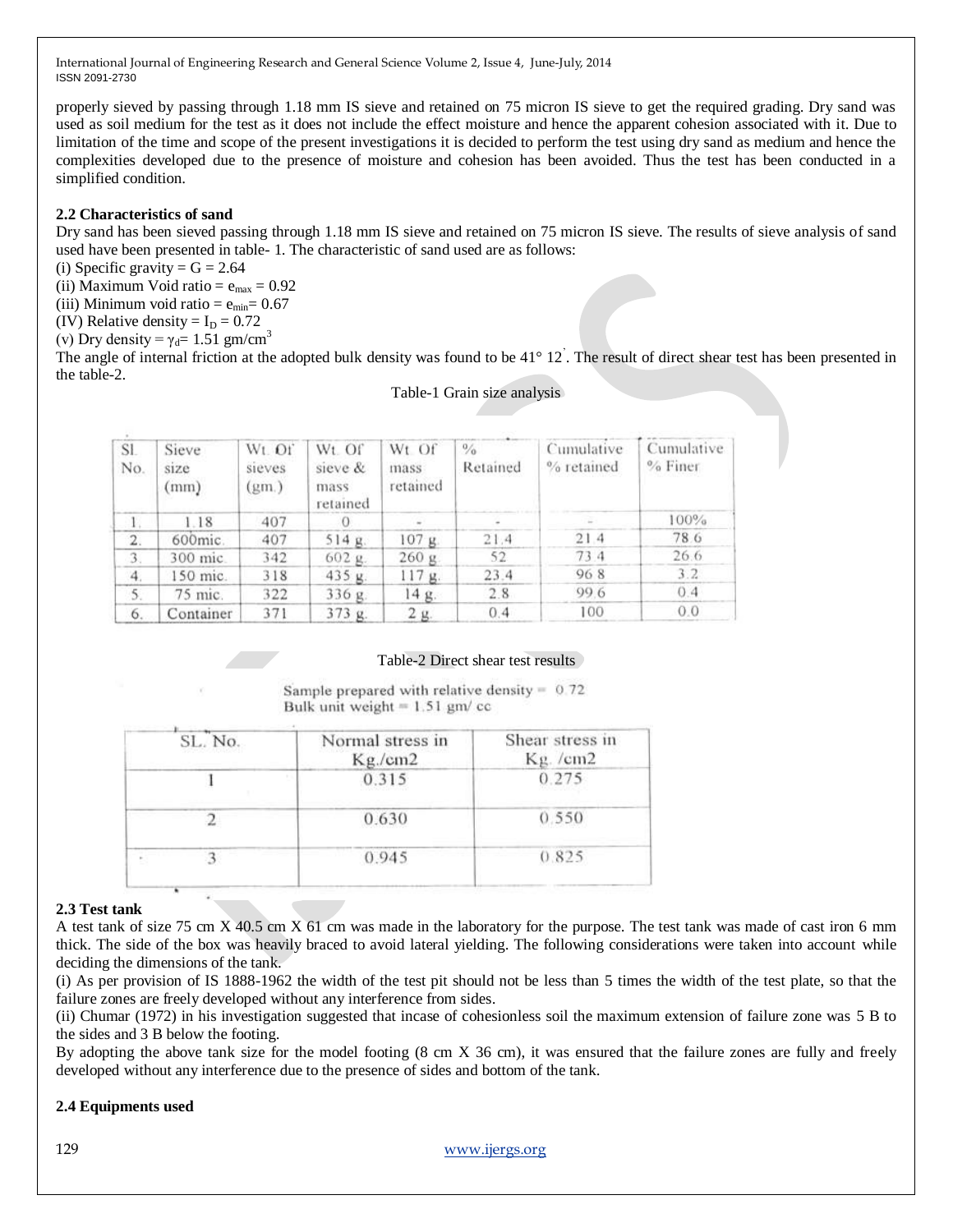## **2.4.1 Loading beam with platform**

A mild steel channel section of size 152 cm .X20 cm. X 10 cm. was used for this purpose. A mild steel plate welded to a vertical shaft passing through a pipe welded to the channel at it's mid span was used to transfer load to the footing.

# **2.4.2 Model footing**

Model footing used for laboratory tests were made of mild steel plate of sizes 8 cm X 36 cm X 2.5 cm and 10 cm X 40 cm X 2 cm. One footing was meant for centroidal loading while reaming three were meant for eccentrical loading, the eccentricity being 0.05B, 0.1 B, 0.15 B respectively. Circular depressions accommodating steel balls were made on the footings at proper points so that the loading pattern i.e. centroidal and eccentrical can be maintained. The load was transmitted from the loading platform to the footings through the steel balls. Such arrangement permitted rotation of the footing about its longitudinal axis.

## **2.4.3 Dial gauge**

Two dial gauges of following specification were used during the test.

### Least count-0.0lmm

Range- 50mm

Dial gauges were kept in position using a magnetic base placed suitably on a rigid support. As the load was applied settlement occurred which was recorded by two dial gauges. The average of the two dial gauge readings was taken as the required settlement in mm.

### **2.5 Sample preparation**

First the internal dimensions of the tank were measured accurately and the different layers for filling the sand were marked with the help of a marking pen. After knowing the volume of the tank weight of sand required to fill the tank was computed step wise Air dried and sieved sand as mentioned earlier was taken .It was found that for a layer of 5 cm the weight of sand required was 23 kg. First the sand was applied in eight equal layers, each layer being 5 cm each. Layer was compacted properly by a tamping rod to achieve the required density of 1.51 gm/cm<sup>3</sup>. Then a layer of 5 cm was applied and was compacted to achieve the required density. In each layer the top surface of the sand was made smooth by a straight edge and the horizontality was checked by a sprit level. Care was taken so that the top surface of each layer was just with the mark previously made for that layer. For the test without reinforcement footing was placed on the surface and at different embedment of 0.25B, 0.5B, 0.75B and 1.0B respectively.



### Fig.1 Geometric parameters of Reinforcement

For the test with reinforcement the first geogrid layer was placed at a depth 0.35B from the base of the footing, the other subsequent layer of geogrid being placed at equal spacing of 0.25B as shown in fig.1. After putting the geogrids, small weights were placed on them to keep the geogrids in position and then the required quantity of sand was poured. For each time each layer was compacted properly to achieve the required density. While compacting care was taken not to disturb the geogrid layers. The compaction was done with the help of a tamping rod. Different marks were made at different levels for the compaction of a particular layer. For example for a 5cm layer the mark was made at a height 5cm from bottom. The compaction was done by inserting the rod up to the mark, so that the bottom layers were not disturbed.

### **2.6 Experimental setup**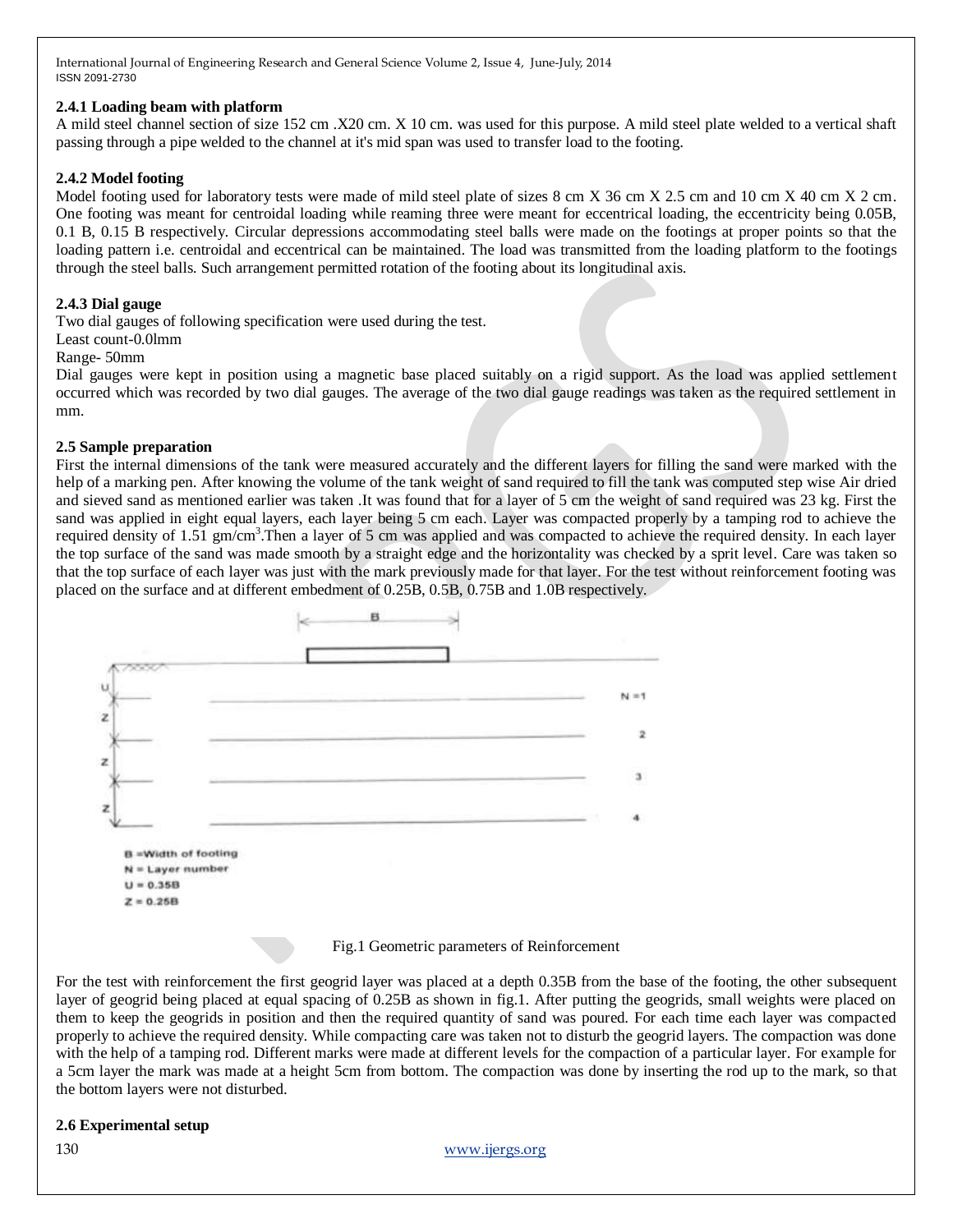In some tests after filling the tank with sand and compacting it was transported to the required position with the help of a crane where the load was to be applied. Then the alignment of the tank was fixed by slight longitudinal and lateral movement of the tank to transfer the load centrally. For this purpose the lank was allowed to rest on the rollers. But later on it was realized that in this process the sample might be disturbed and position of the test tank was fixed suitably at the required position so that the load was transmitted centrally.

In case of rigid footing, the footing was fixed in position at the bottom of the vertical shaft by threaded arrangement provided both in the shaft and footing so that the bottom of the shaft and the footing were just in flush with each other. Then the footing with the loading assembly was placed on the top surface of the sand such that the center of the footing was coincided with the center of the tank.

In case of flexible footing circular depression were made both in the footing and vertical shaft. The footing was placed on the top surface of the sand so that its center coincided with the center of the tank. A steel ball was placed on the depression of the footing. Then the loading beam with platform was placed on the top of the tank, so that the vertical shaft rested on the steel ball.

Then two dial gauges were mounted on the loading platform. The dial gauges were so adjusted that the tip of the stem touched the top face of the mild steel plate. As the load was applied and settlement occurred the plate moved downward thus pushing the stem from which settlement was recorded.

Then the load was applied with the help of an electrically operated machine by means of hydraulic jack. The details of the arrangement for load application are shown in fig.2



Fig.2 Bearing Capacity test setup

# **2.7 Experimental procedure**

(i) The footing with loading assembly was placed on the top surface of the sand.

(ii) The top of the jack was allowed to move down till it just came in contact with the top of the mild steel plate. Then the weight of the footing with the rod was released by loosening the locking screw which acted as seating load as per IS 1882-1962

(iii) The initial readings of dial gauges were noted.

(iv) The load was then applied and the footing was allowed to settle under the applied load intensity. When the required load intensity was reached settlement observations were taken from the dial gauges.

(v) The next load increment was then applied and the reading of dial gauges were noted

(vi) The process of load application was repeated till the footing failed because of excessive settlement, which was also indicated from proving ring reading.

On completion of the load test, the equipments were removed, the tank was emptied and the tank was again refilled for the next set of load test.

# **III- RESULT & DISCUSSION**

Results obtained from the laboratory test on two types of model footings of size 10cm X 40cm X 2cm and 8cm X 36cm X 2.5cm with sand as medium and two types of geogrid sheet as reinforcement placed horizontally have been presented. The detailed procedure of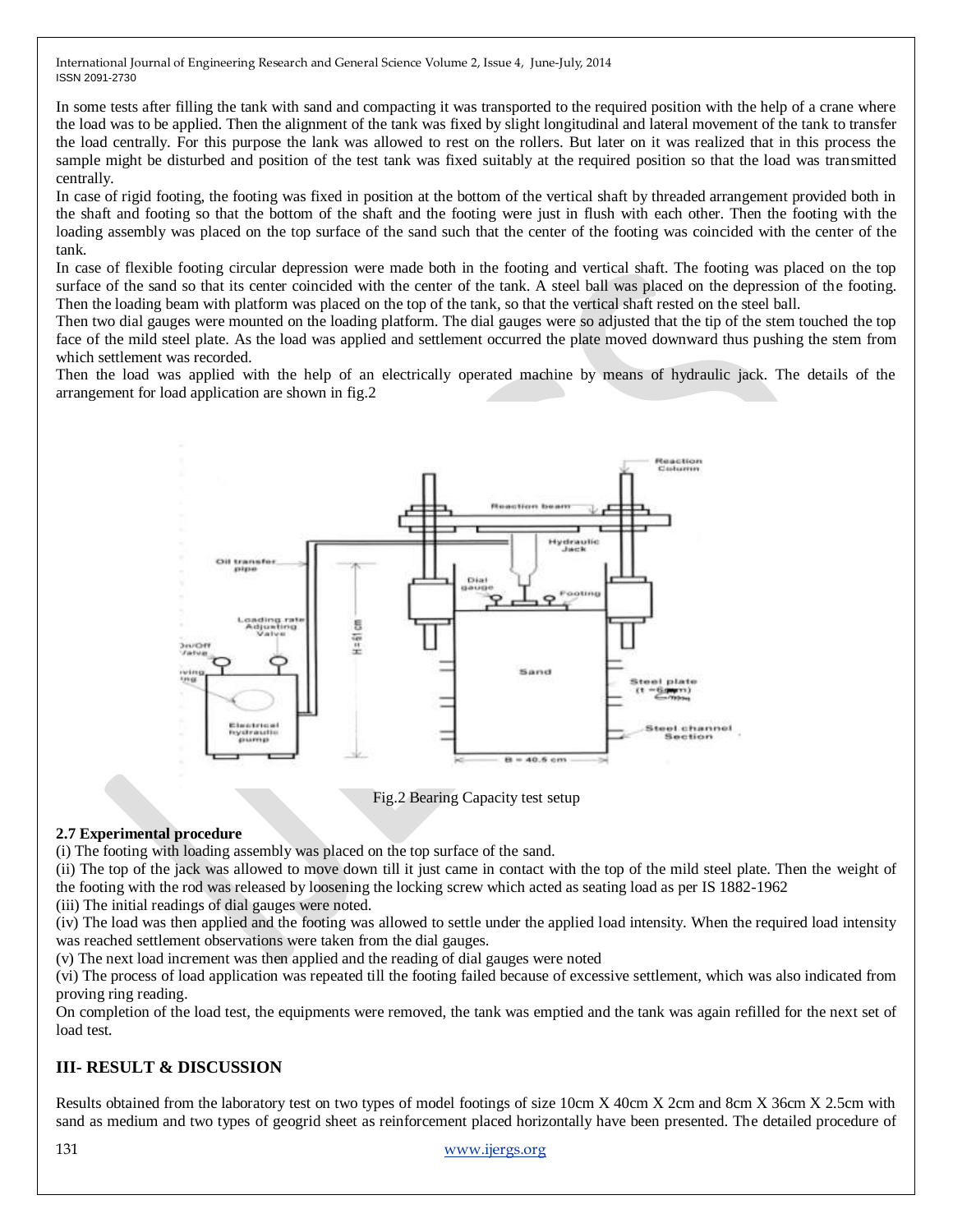the load tests conducted on the model footings is highlighted in section 2.7. The load intensity vs. settlement observations have been presented in figures (3 to 25).

# **3.1 Footing on homogeneous medium**

Load test were conducted on surface footing of sizes 10cm X 40cm X 2cm and 8cm X 36cm X 2.5cm with sand as medium without any reinforcement. The peak load at failure has been found from the graphs drawn with load per unit area vs. corresponding settlement of the footings. The peak load at failure of the surface footing as well as embedded footings have been investigated in the both the cases, viz. (a) rotation not permitted (b) rotation permitted.

# **3.1.1 Rigid footings**

It was first decided to conduct the tests throughout the programme without allowing the rotation of the foundation and hence, rigid footing was taken into consideration. Some test have been conducted using rigid footings, but while attempting to do the test on eccentrically loaded foundations, the experimental setup did not allow and experiment was held up. Hence for the rotation of the footing was permitted subsequently for smooth running of the experiment. The load settlement curve for the above case of rigid footing has been shown in fig. (3 to **7)** and the peak load at failure of rigid footing placed on the surface of unreinforced sand bed is found from fig. (3 to 7).



Fig.3 Load settlement curve of (10cm x40cm) strip centrally loaded footing in homogeneous sand bed



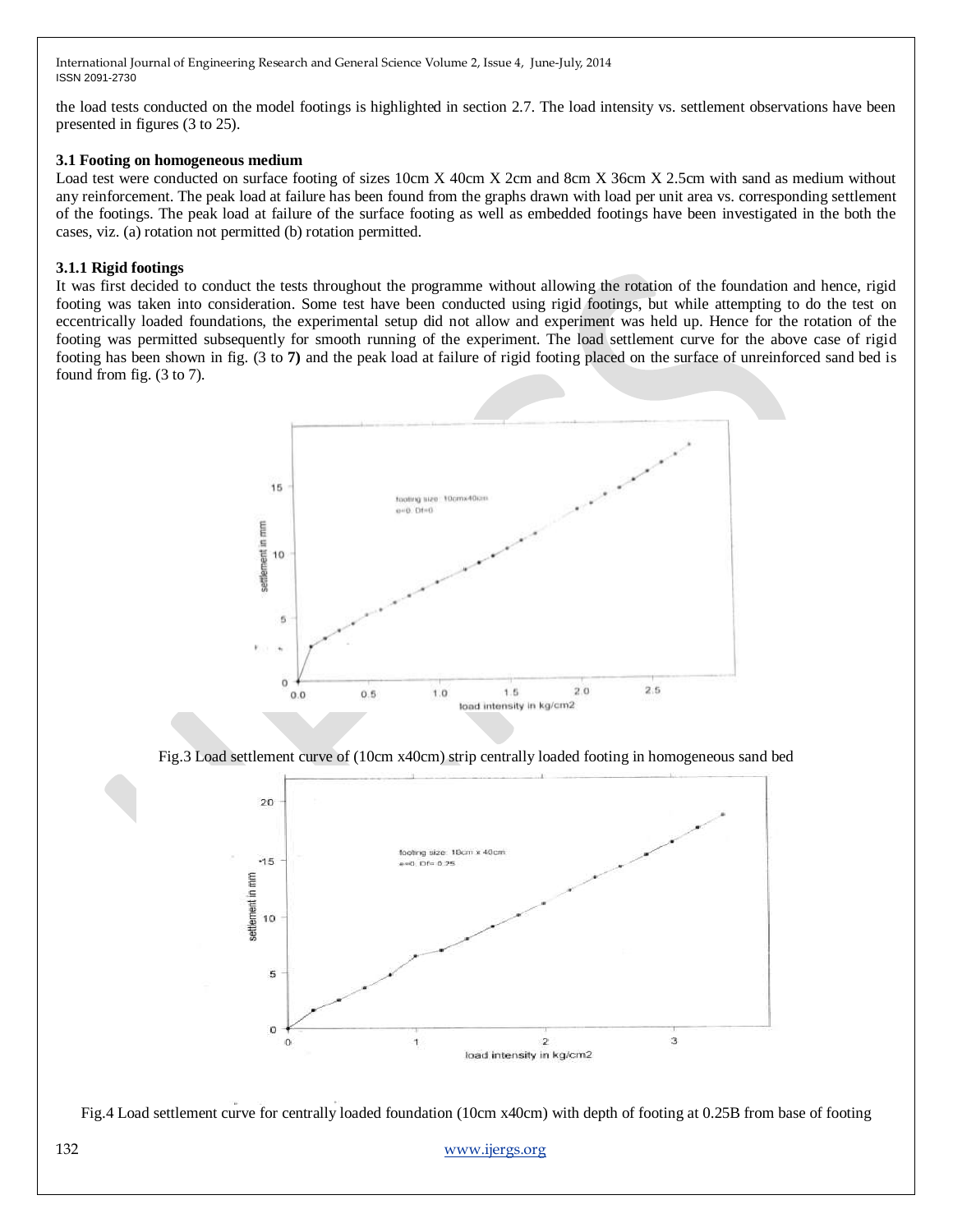

Fig.5 Load settlement curve for (10cm x40cm) centrally loaded footing placed at 0.5B depth







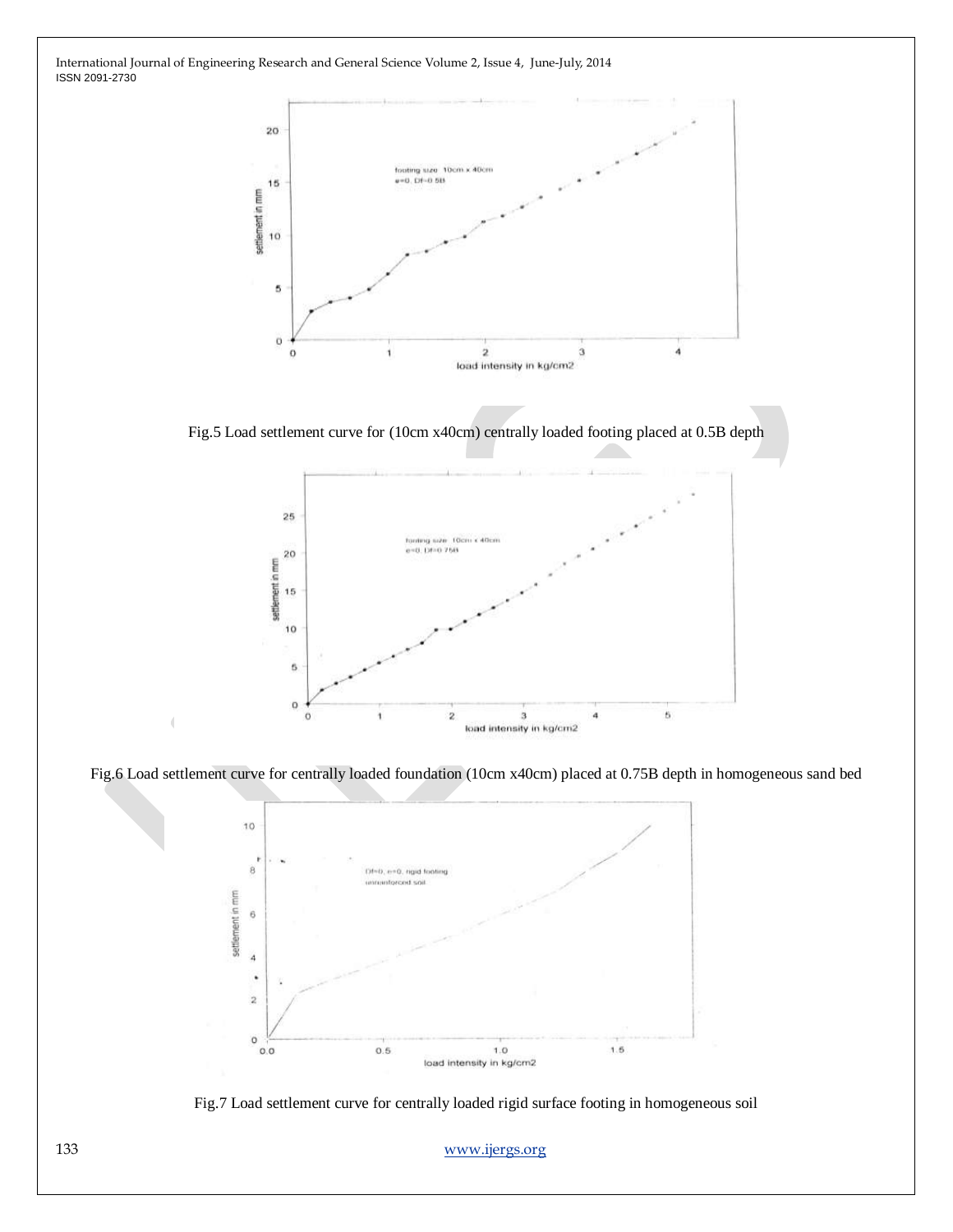# **3.1.2 Flexible footings (Rotation permitted)**

A number of test have been conducted to study the ultimate bearing capacity and the corresponding settlement of the foundation which are subsequently being used as a reference to analyze in case of reinforced condition. The tests on unreinforced have been conducted for the surface footing as well as for the footings placed at different depths viz. 0.25B, 0.5B, 0.75B, 1.0B. The peak load at failure of the flexible surface footing is found from fig. 8.



Fig.8 Load settlement curve for (8cm x36cm) strip surface foundations in reinforced soil

The graph showing the plot of load per unit area vs. settlement in all these cases (surface footing as well as embedded footings) has been shown in the fig.9

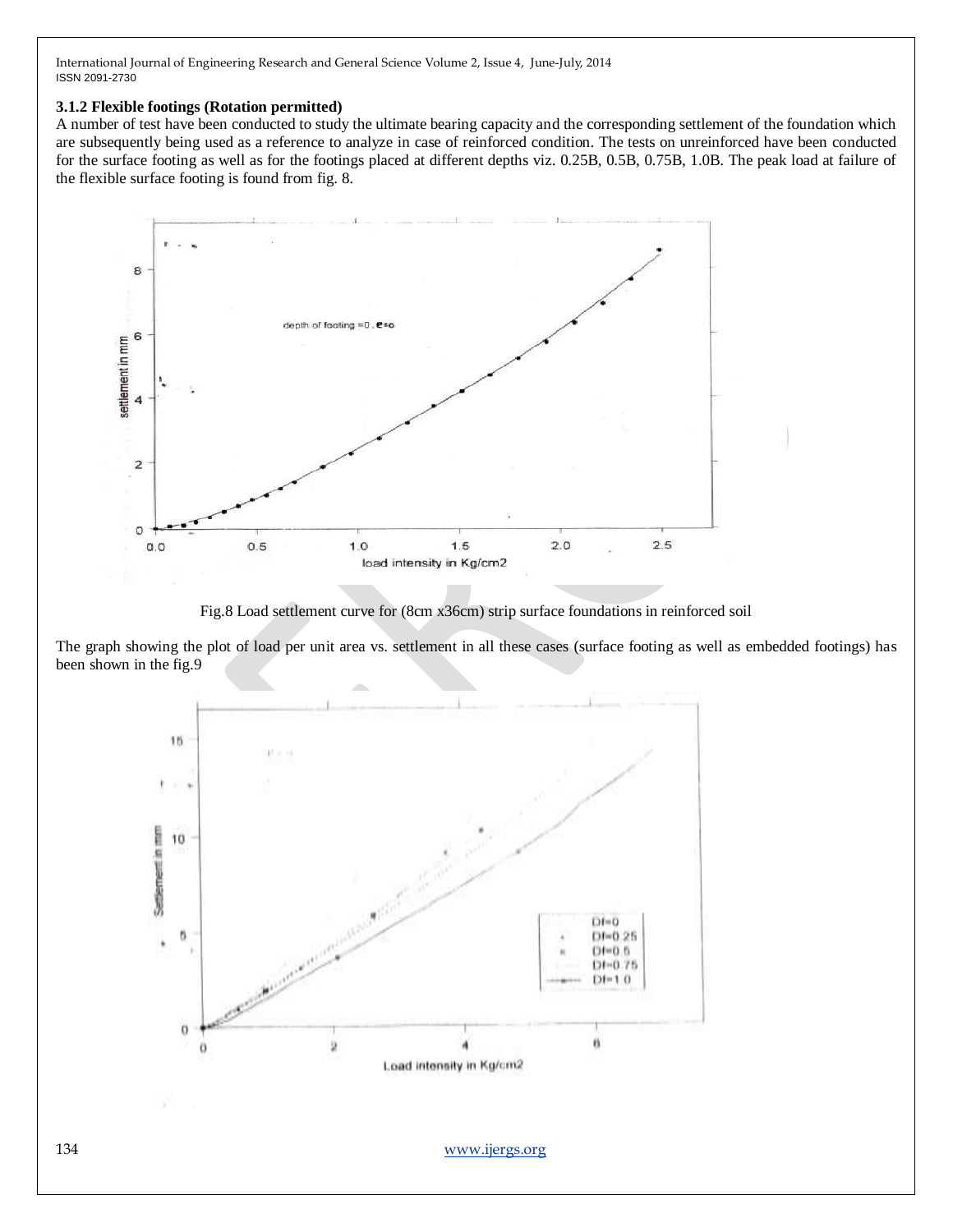Fig.9 Plot of load per unit area vs. settlement of centrally loaded footing in unreinforced sand showing the effect of depth of embedment

# **3.2 Effect of embedment on peak load**

The peak load at failure of strip footing placed at different depths has been found out from the graph (fig.3 to 7 and fig.10 to 14)



Fig.10 Load settlement curve for (8cm x36cm) strip surface foundations in unreinforced soil



Fig.11 Load settlement curve for (8cm x36cm) strip embedded foundations in unreinforced soil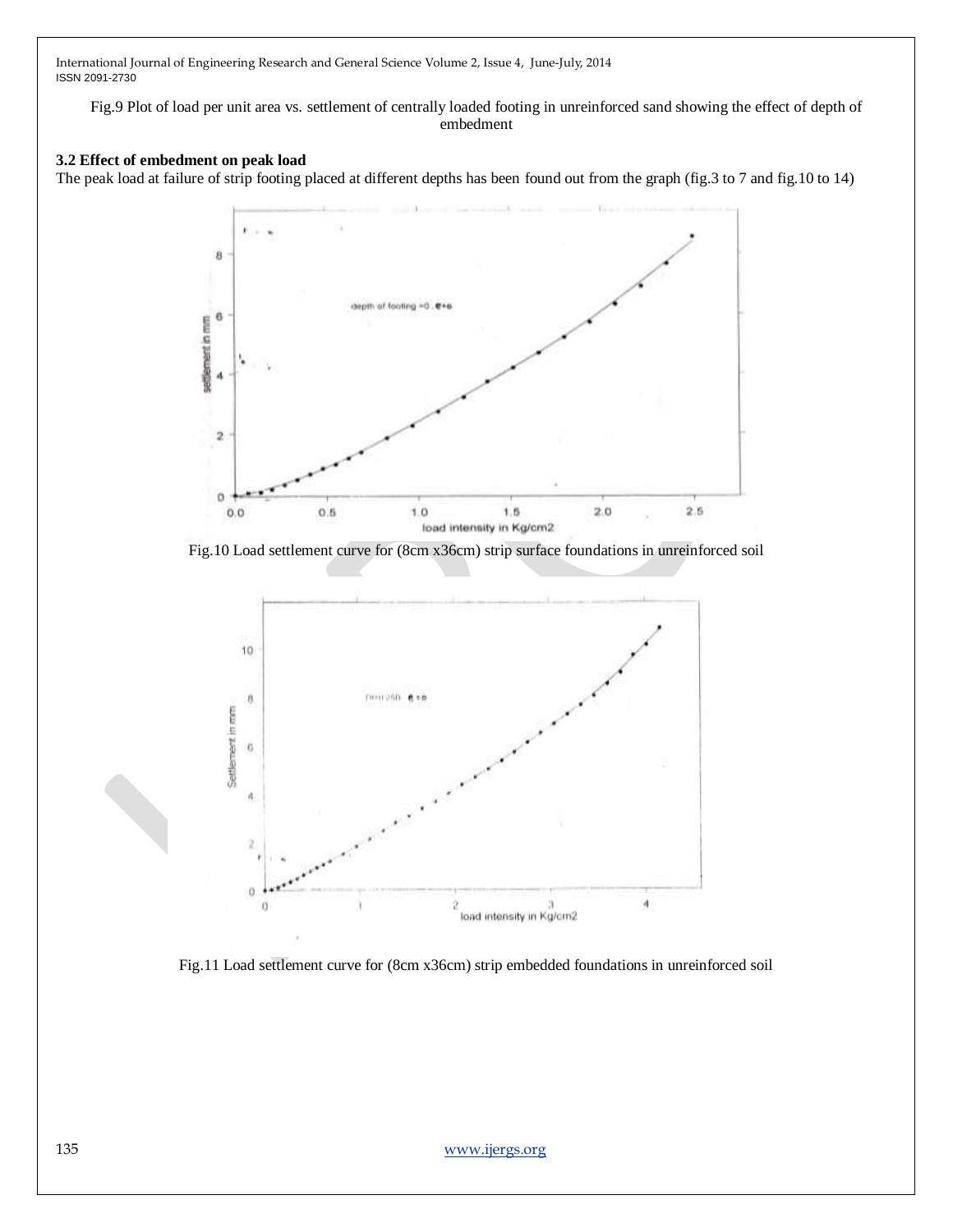

Fig.12 Load settlement curve for (8cm x36cm) strip embedded foundations in unreinforced soil



Fig.13 Load settlement curve for (8cm x36cm) strip embedded foundations in unreinforced soil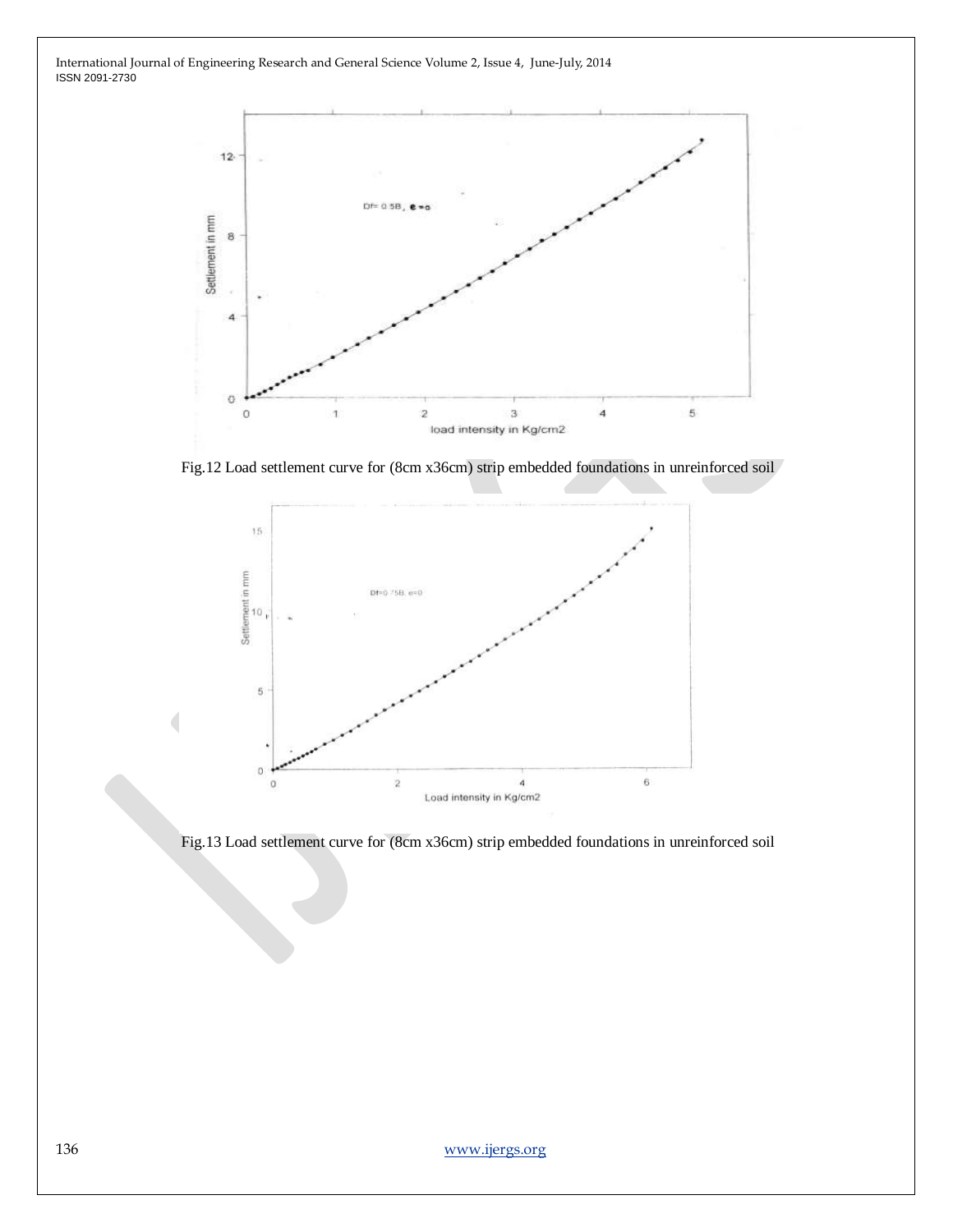

Fig.14 Load settlement curve for (8cm x36cm) strip embedded foundations in unreinforced soil

The ratio of peak load at different embedment to the peak loads at surface footings have been computed and shown in the graph (Fig.9 and Fig.15).



Fig.15Plot of load per unit area vs. Settlement of centrally loaded footing (10cm x40cm)

It is seen the peak load at failure the increases with increase in the depth of embedment, conforming to the reports made by other investigators, in the past.

137 [www.ijergs.org](http://www.ijergs.org/) From the graph it is seen that the peak load at failure of the failure load increase with the depth of embedment.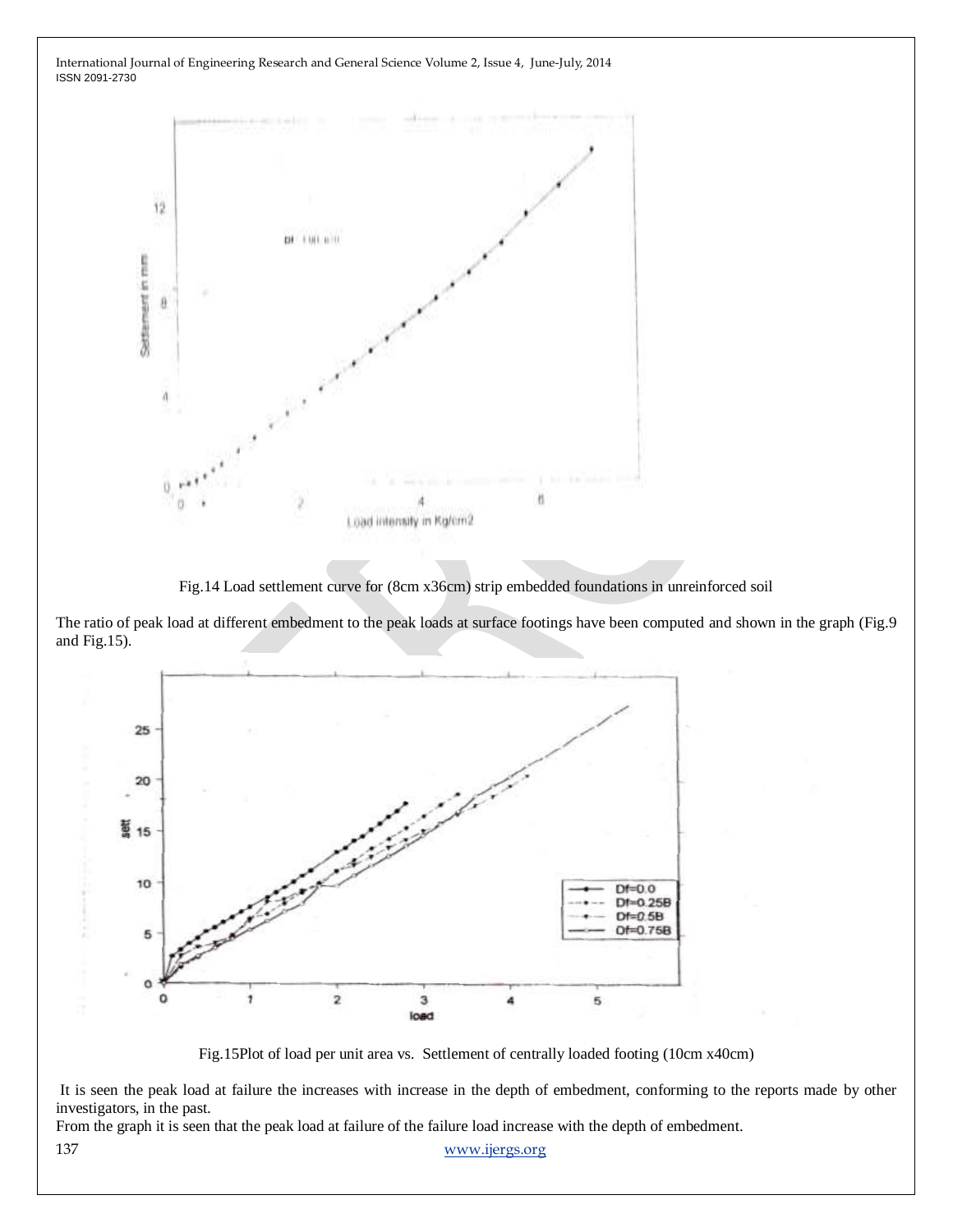## **3.3 Footing on reinforced soil**

Load tests have been conducted on the model strip footing of sizes 10cm X 40 cm X 2cm and 8cm X 36cm X 2.5cm with sand as medium and geogrid of the type Enkagrid - @ Pro - 40 and Enkagrid - @ Pro- 80 as reinforcements. Geogrids have been placed in four layers, the top most layers being placed at 0.35B from the base of the footing and other subsequent layers being placed at equal spacing of 0.25B. The load intensity and settlement observation have been presented in fig. (8 to 12) & (16 to 22). To see the effect of providing the geogrids below the foundation for improving the load carrying capacity of soil tests have been conducted on sand reinforced with geogrids. Centrally loaded footings have been considered, placing the footing at different depths (Df = 0, 0.25B, 0.5B, 0.75B, I.0B).



Fig.16 Load settlement curve for (8cm x36cm) centrally loaded surface foundations in reinforced sand



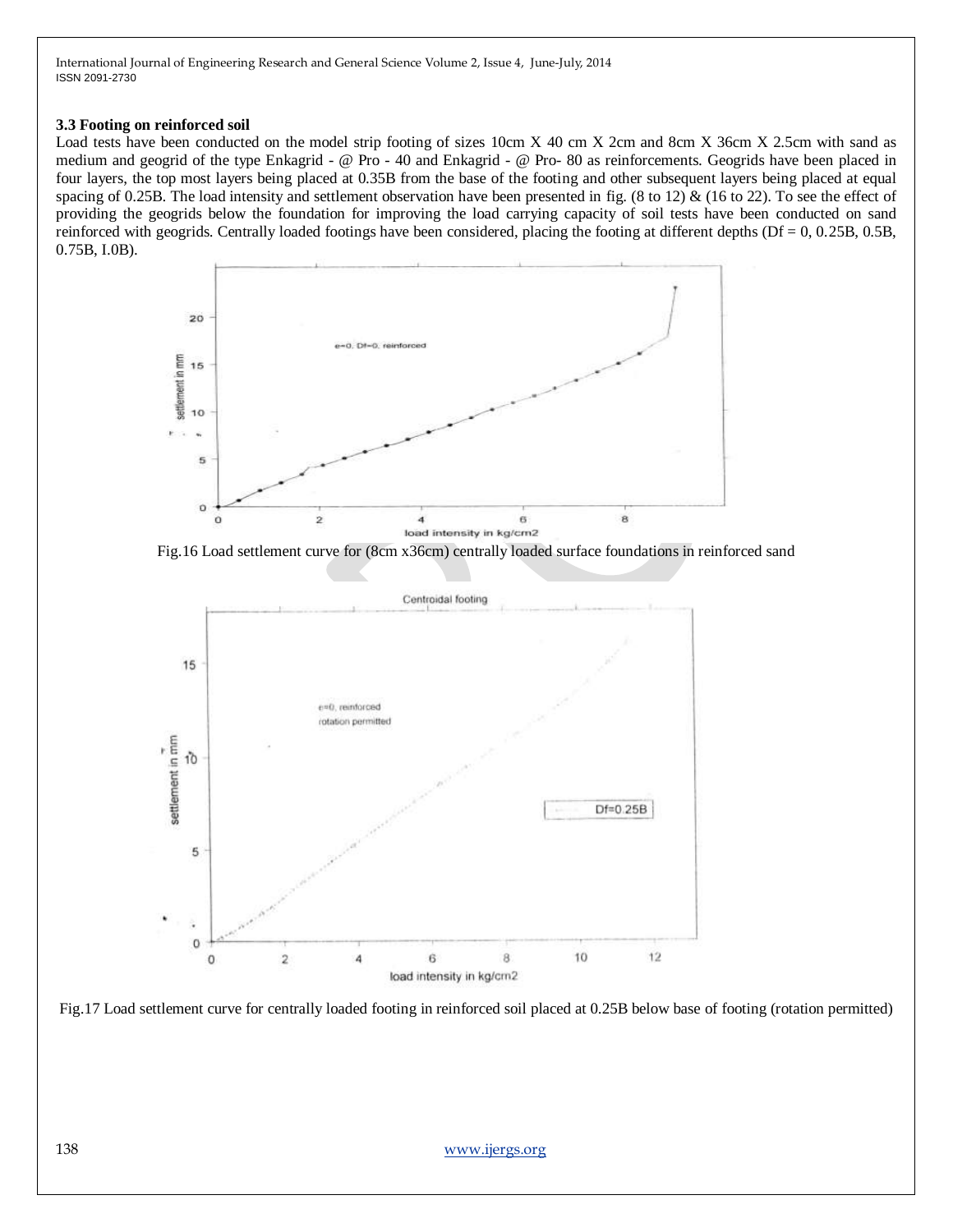

Fig.18 Load settlement curve of centrally loaded footing in reinforced soil placed at 0.5B below base of footing (rotation permitted)



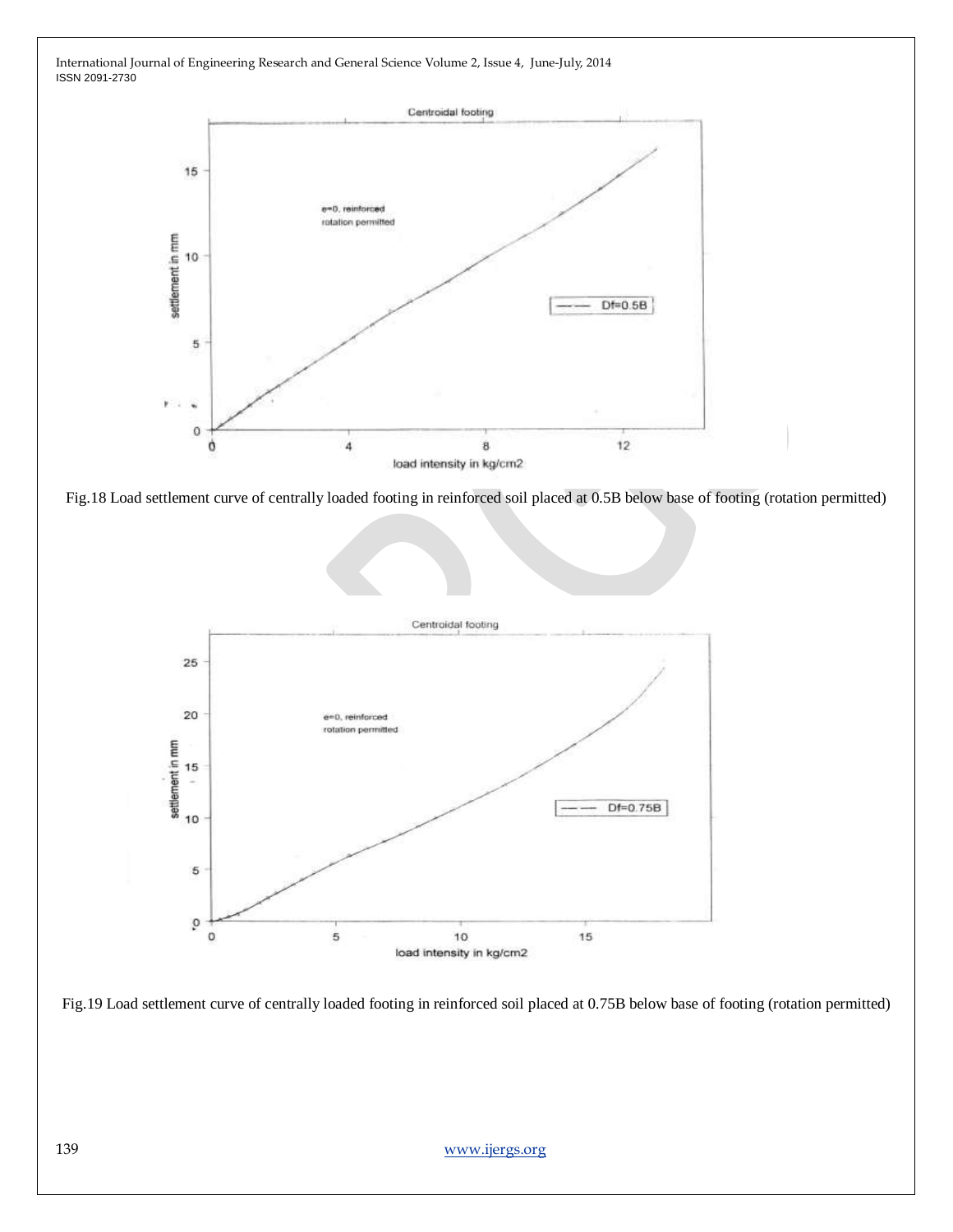



Fig.20 Load settlement curve of centrally loaded footing in reinforced soil placed at 1.0B below base of footing (rotation permitted)



Fig. 21 Load settlement curve of centrally loaded surface footing with three layers of geogrids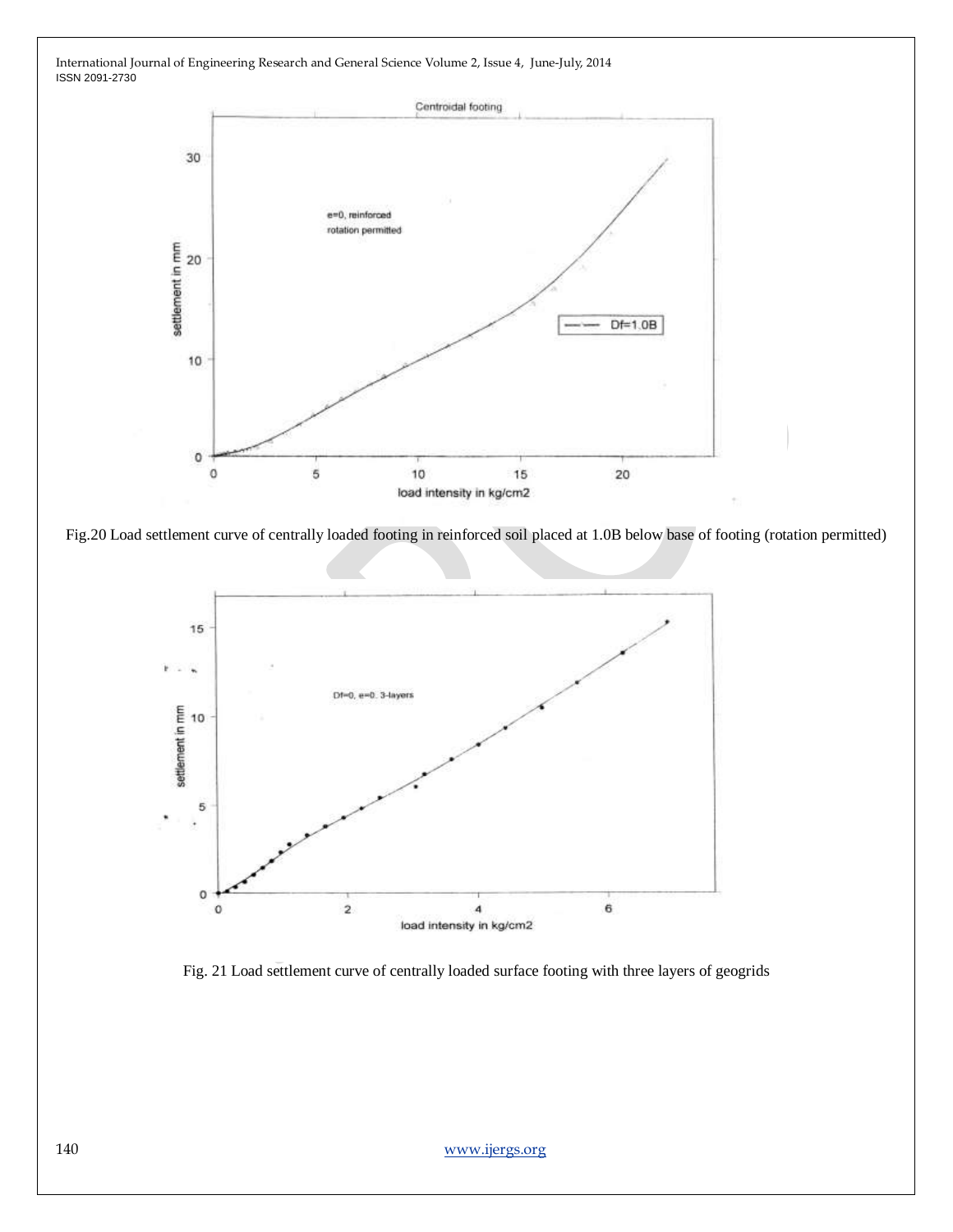

Fig. 22 Load settlement curve of centrally loaded surface footing with four layers of geogrids

Geogrid of variety Enkagrid -@ Pro - 40 and has been used, considering the footing to be rigid while type Enkagrid - fo) Pro – 80 has been used for flexible footing. The purpose was to see the effect of different type of geogrid as well as to test the footings by allowing rotations, such that the flexible footing can be utilized for eccentric load application. Because of the lack of resource of geogrid and time in conducting the tests, limited number of test have been conducted.

### **3.3.1 Rigid footing (reinforced soil)**

Load tests have been carried out on centrally loaded strip footing of size 8cm X 36cm X 2.5cm and with geogrid variety Enkagrid @ Pro-40 to see the effect of embedment on reinforced soil. The load settlement curves have been in shown in fig. (23 to 27)



Fig.23 Load settlement curve for centrally loaded rigid surface footing in reinforced soil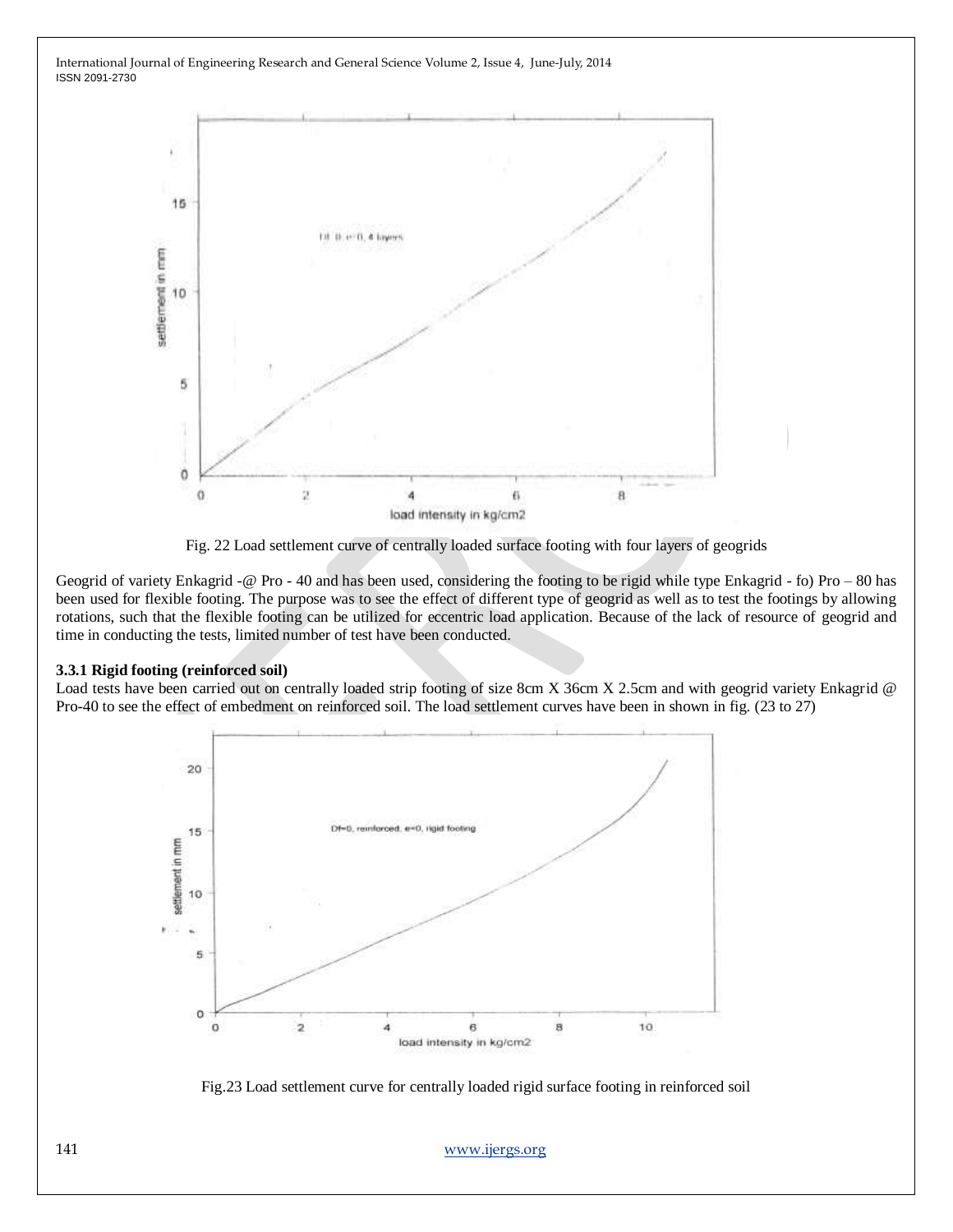

Fig.24 Load settlement curve for concentrally loaded rigid foundation in reinforced sand



Fig.25 Load settlement curve of concentrated rigid footing in reinforced sand at depth of 0.5B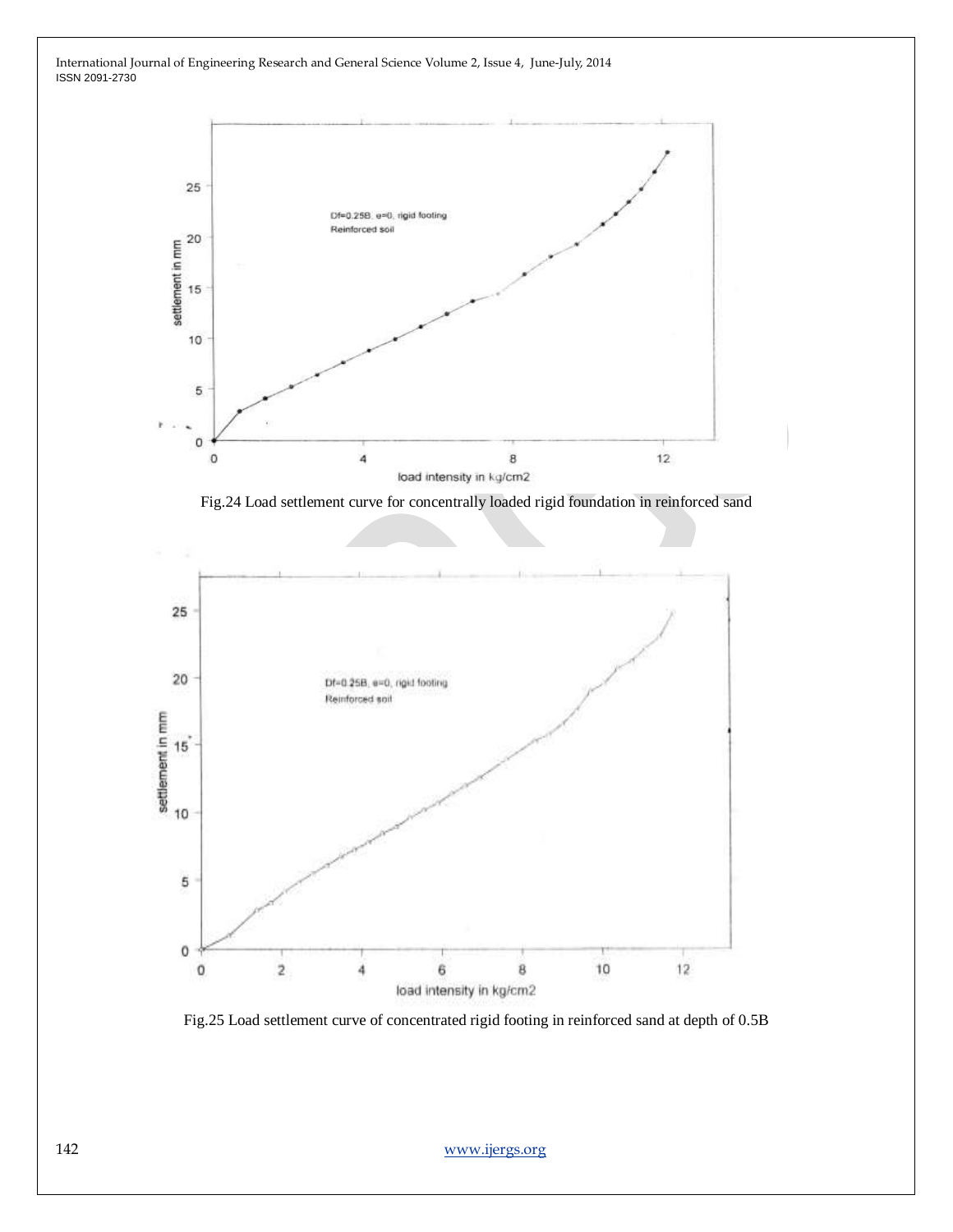

Fig.26 Load settlement curve for centrally loaded rigid footing in reinforced soil at depth of 0.75B



Fig.27 Load settlement curve of concentrated rigid footing on reinforced soil at depth of 1B

The combined load per unit area vs. settlement of the foundation showing the effect of embedment has been shown in fig.28**.**The figure shows that with increase in depth of embedment, the peak load at failure is increased. The effect of providing reinforcement on the centrally loaded surface footing is shown in fig.29 .From the fig. it is seen that by the provision of four layer of geogrid below the model strip footing under consideration increases the peak load by 15%, 18%, 25%, 38% respectively for  $D_f = 0.25B$ ,  $D_f = 0.5B$ ,  $D_f$  $=0.75B, D_f = 1.0B.$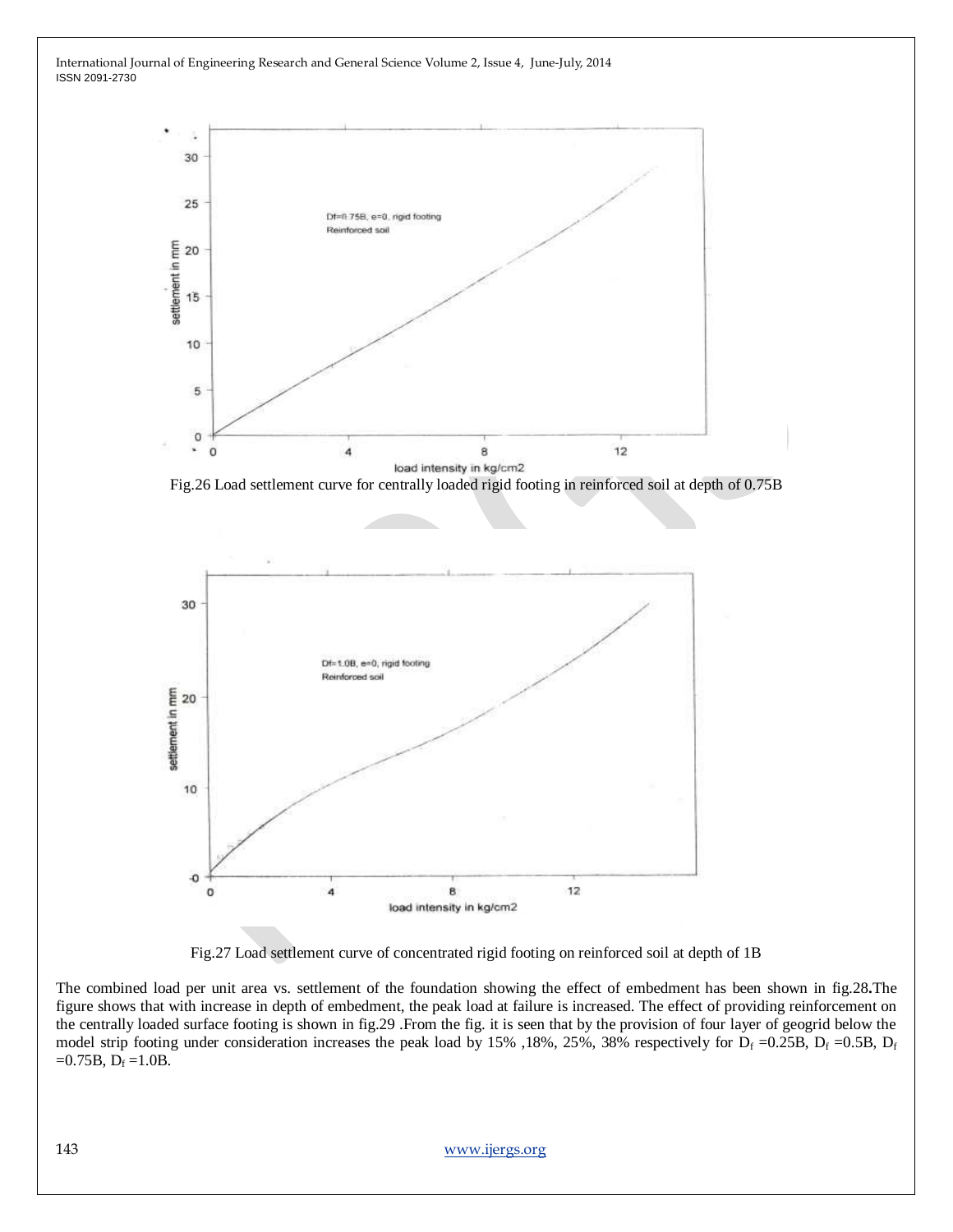

Fig.28 Plot of load per unit area vs. Settlement of centrally loaded foundation showing the effect of depth of foundation in reinforced soil and comparison to unreinforced one





### **3.3.2 Flexible footing**

Load test have been conducted on centrally loaded strip footing of size 8cm X 36cm X 2.5cm has been considered for the load test using Enkogrid @ PRO- 80 to see the effect of embedment on reinforced soil. The load settlement observation curves have been shown in fig. (16 to 22)

The combined curve of load per unit area vs. settlement of the foundation on the effect of embedment has been shown in fig.29.From the figure it is clear the peak load at failure increases with increase in the depth of embedment. This fig shows the effect of providing reinforcement on the centrally loaded footing. The percentage increase in peak load at different depth of embedment by the provision of four layer of geogrid as seen from the figure are 31%, 46%, 105%, 150% respectably for D<sub>f</sub>=0.25 B, D<sub>f</sub>=0.5 B, D<sub>f</sub>=0.75B, D<sub>f</sub>=1.0 B.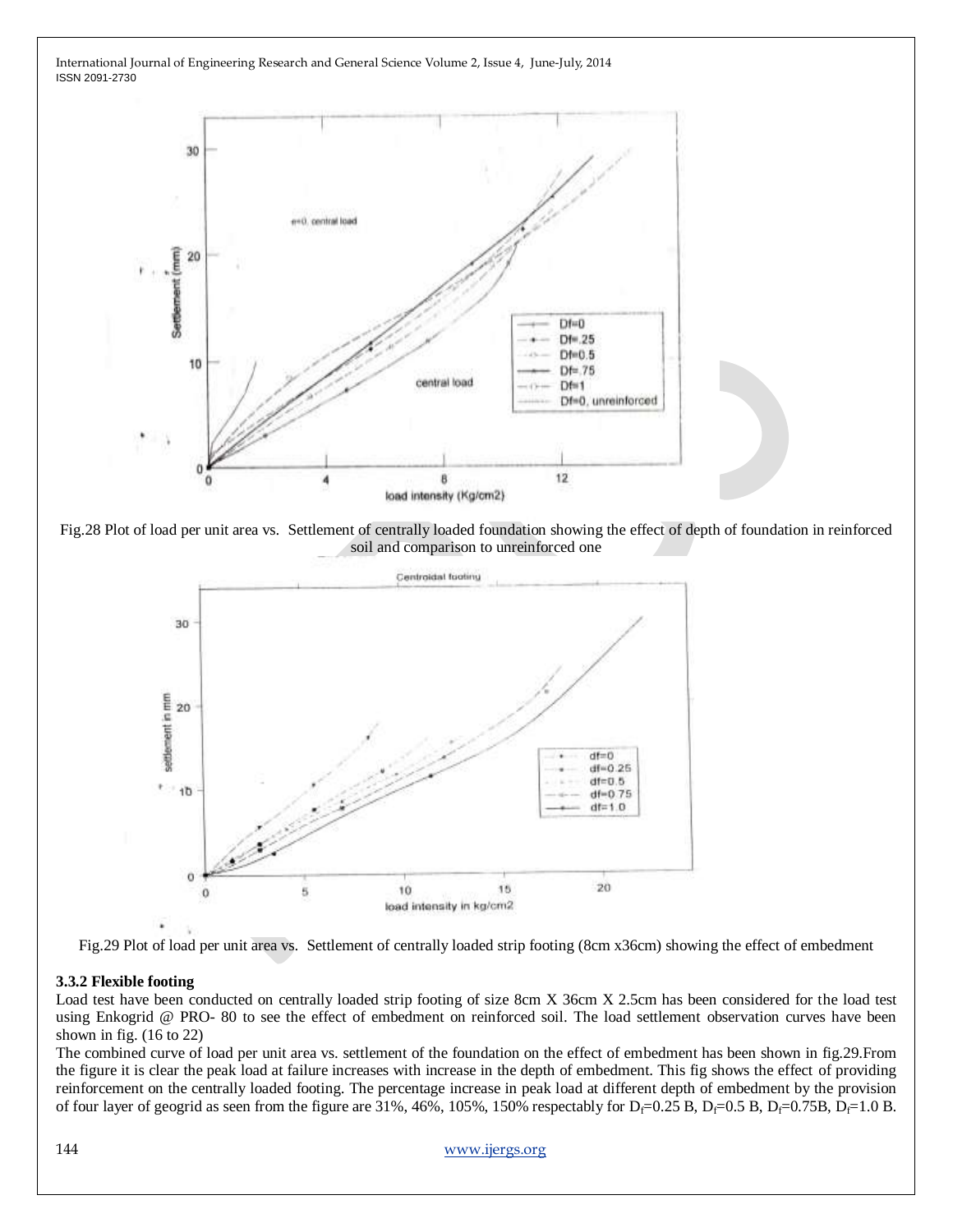The effect of number of geogrid layers on centrally loaded surface footings has also been investigated. The combined graph showing the variation of the load intensity vs. settlement is presented in fig.30 .From the graph it has been observe that with decrease in number of layers, the peak load at failure also decreases. Form the investigations it has been found that the optimum number of layers is four which has been adopted in the present investigation.



Fig.30 Plot of load per unit area vs. Settlement of centrally loaded surface foundation on reinforced sand bed showing the effect of number of geogrid layers

# **IV-CONCLUSION**

The following conclusion are drawn from the tests conducted in the present study, based on the result and discussions presented in the provision section with regard to embedded foundations on sand reinforced with geogrids and also the effect of numbers of layers of geogrid.

Foundation on homogeneous sand in centrally loaded foundation on homogeneous sand bed, as the depth of the foundation is increased; the peak load at failure is increased.

Foundation on reinforced sand In centrally loaded foundations the load carrying capacity increases with increase in the depth of foundation in surface footing providing geogrids in "four layers increases the load carrying capacity to 3.55 times where as providing there layers of geogrids above value reduces to 2.28 and for two layers the above value reduces to 1.82.The less number of geogrid layers decrease the load carrying capacity.

Provision of geogrid in strip foundations increases the load carrying capacity but decreases the settlement of the foundation.

# **V-SCOPE FOR FURTHER STUDIES**

Keeping in view the limitations of time, available laboratory facilities and its scope of present investigation, only a part of the problem with experimentally investigated. It is necessary to investigate the peak load at failure and the corresponding settlement in cohesive soil with geogrids as reinforcement. The load carrying capacity and the settlement behavior of centroidal footings observed during experiment need theoretical analysis.

Comprehensive investigation, both experimental and theoretical, of the problem with geogrid as reinforcement is desirable.

# **REFERENCES:**

[1] A. Guido, "Bearing Capacity of Reinforced Sand Sub grades," ASCE, Jr. of Geotechnical Engineering, Vol. 1 - 113, 1987.

[2] Adams & Collin, "Performance of Spread Footings on Sub grades Reinforced with geogrids & Geojacks, "Chi L i , Scott M-Merry, & Everkt C. Lawton (1997).

[3] Binquet & Lee, "Bearing Capacity of Reinforced earth Slabs," ASCE, Vol. - 1, G T - 1 2, P P - 1241 - 1255, Jan 1975.

[4] Bowles, E, "Foundation Analysis & Design" MC Graw Hill, Kogakusha, Ltd. (1977).

[5] Chummar A.V, "Bearing Capacity Theory from Experimental Results" Proc ASCE, Jr. Soil Mechanics & Foundation Division 1972.